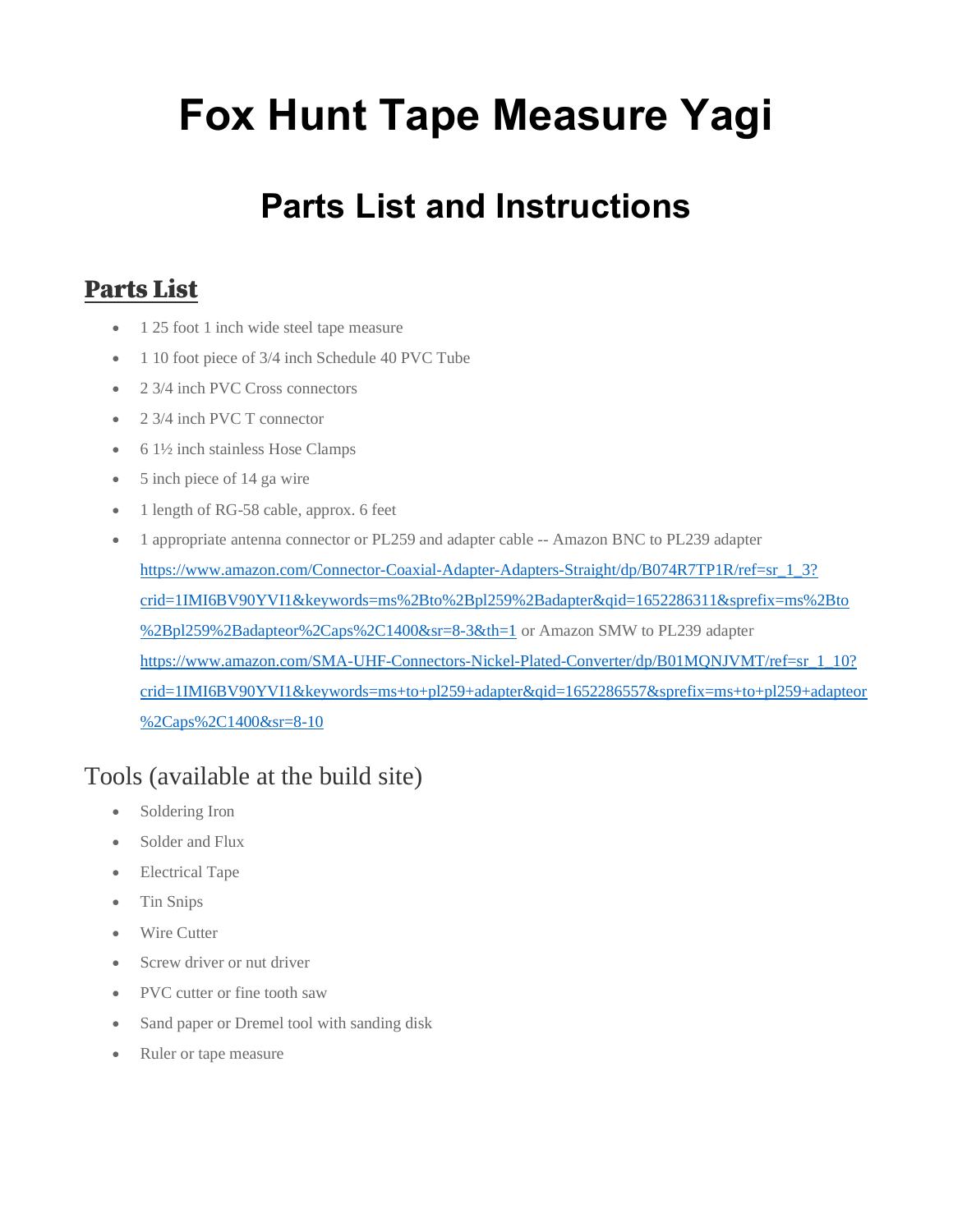#### Step 1

Cut three pieces of PVC tubing. One piece will be 11 1/4 inches long and the second will be 6 7/8 inches long. These pieces will make up the support boom for the antenna. The third piece can be any length, it will be the handle for the antenna, so give yourself about a foot or foot and a half. Whatever is comfortable.

Fit the pieces of PVC tube together with the crosses and the T. You may PVC cement if you wish to make the connections permanent, otherwise dry fitting them will be fine. The distance between the first cross and the middle cross has to be 8 inches and the distance between the middle cross and and the T has to be 12 1/2 inches. These are measured from the center points of the connectors. Make adjustment if necessary.



#### Step 2

Cut the tape measure into four pieces. One piece will be 41 3/8 inch and the second will be 35 1/8 inch. These are the reflector and director elements for your yagi. The driven element is made up of two pieces, so cut two pieces that are 17 3/4 inches long.

# Step 3

On the two driven element pieces, sand or grind away the paint from one corner. This is where we will solder the the coax and the hairpin match. Apply flux and use your soldering iron to tin this area. It's easier to tin this area now before attaching the elements to the support boom.

# Step 4

Assemble the director and reflector elements. Making sure they are centered, use the hose clamps to attach the elements to the T and Cross connectors.